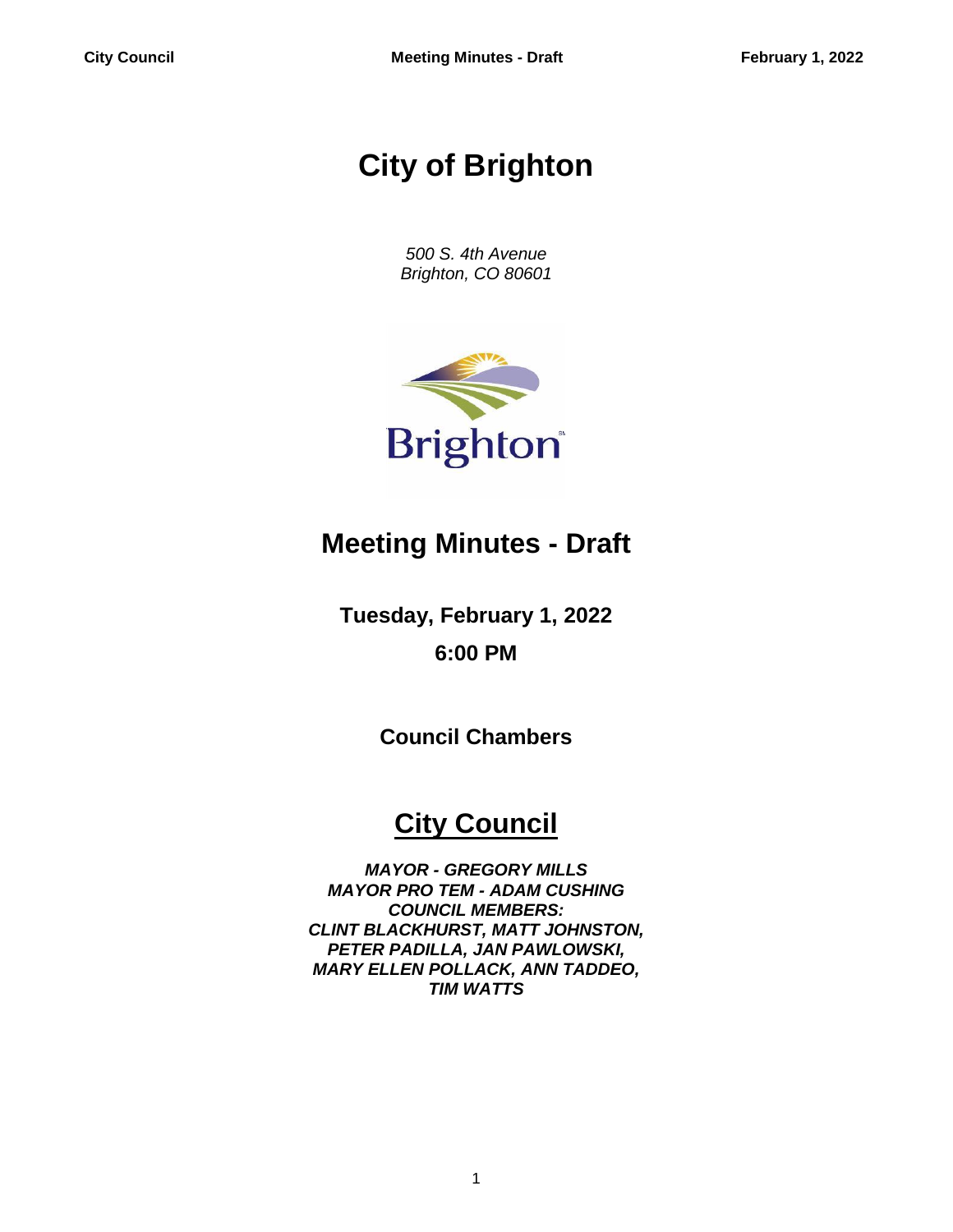## **1. CALL TO ORDER**

*Mayor Mills called the meeting to order at 6:00 p.m.*

#### **A. Pledge of Allegiance to the American Flag**

*Councilmember Johnston led the recitation of the Pledge of Allegiance to the American Flag.*

#### **B. Roll Call**

**Present:** 9 - Mayor Mills, Mayor Pro Tem Cushing, Councilmember Blackhurst, Councilmember Johnston, Councilmember Padilla, Councilmember Pawlowski, Councilmember Pollack, Councilmember Taddeo, and Councilmember Watts

## **2. APPROVAL OF REGULAR AGENDA**

#### **Motion by Councilmember Johnston, seconded by Councilmember Padilla, to approve the Regular Agenda as presented. Motion passed by the following vote:**

**Aye:** 9 - Mayor Mills, Mayor Pro Tem Cushing, Councilmember Blackhurst, Councilmember Johnston, Councilmember Padilla, Councilmember Pawlowski, Councilmember Pollack, Councilmember Taddeo, and Councilmember Watts

## **3. CONSENT AGENDA**

**A. Approval of the January 4, 2022 Outgoing City Council Minutes**

#### **B. Approval of the January 4, 2022 Incoming City Council Minutes**

**Motion by Councilmember Watts, seconded by Councilmember Blackhurst, to approve the Consent Agenda as presented. Motion passed by the following vote:**

> **Aye:** 9 - Mayor Mills, Mayor Pro Tem Cushing, Councilmember Blackhurst, Councilmember Johnston, Councilmember Padilla, Councilmember Pawlowski, Councilmember Pollack, Councilmember Taddeo, and Councilmember Watts

## **4. CEREMONIES**

#### **A. Black History Month Proclamation**

*Mayor Mills read the Proclamation into the record.*

**Motion by Councilmember Blackhurst, seconded by Councilmember Padilla, to approve the Proclamation. Motion passed by the following vote:**

> **Aye:** 9 - Mayor Mills, Mayor Pro Tem Cushing, Councilmember Blackhurst, Councilmember Johnston, Councilmember Padilla, Councilmember Pawlowski, Councilmember Pollack, Councilmember Taddeo, and Councilmember Watts

#### **B. Career and Technical Education Month Proclamation**

*Mayor Mills read the Proclamation into the record.*

#### **Motion by Councilmember Watts, seconded by Councilmember Taddeo, to approve the Proclamation. Motion passed by the following vote:**

**Aye:** 9 - Mayor Mills, Mayor Pro Tem Cushing, Councilmember Blackhurst, Councilmember Johnston, Councilmember Padilla, Councilmember Pawlowski, Councilmember Pollack, Councilmember Taddeo, and Councilmember Watts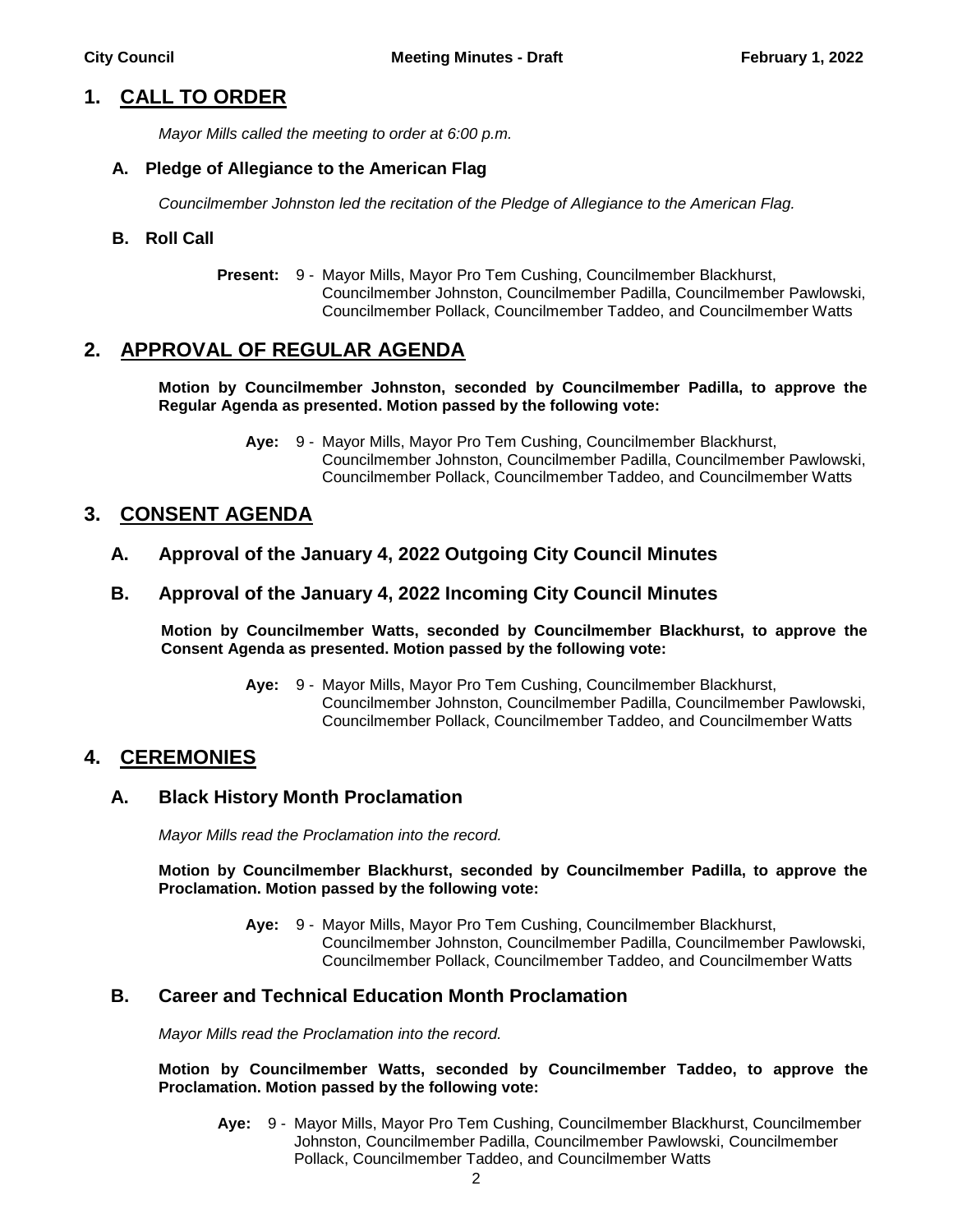## **5. PUBLIC INVITED TO BE HEARD ON MATTERS NOT ON THE AGENDA (Speakers limited to five minutes)**

- **6. PUBLIC HEARINGS**
	- **A. AN ORDINANCE OF THE CITY COUNCIL OF THE CITY OF BRIGHTON, COLORADO, APPROVING THE REZONING VIA PLANNED DEVELOPMENT OF THE MOUNTAIN VIEW ESTATES SUBDIVISION, FILINGS 1 AND 2, FROM R-1 AND R-1-B TO THE MOUNTAIN VIEW ESTATES PLANNED DEVELOPMENT, GENERALLY LOCATED TO THE NORTH OF BRIDGE ST., SOUTH OF BASELINE RD., WEST OF TELLURIDE ST., AND EAST OF THE BRIGHTON LATERAL DITCH, AND LOCATED IN A PORTION OF THE WEST HALF OF SECTION 4, TOWNSHIP 1 SOUTH, RANGE 66 WEST OF THE 6TH PRINCIPAL MERIDIAN, CITY OF BRIGHTON, COUNTY OF ADAMS, STATE OF COLORADO (FIRST READING)**

*Mayor Mills read the title of the Ordinance into the record.*

*Mayor Mills opened the public hearing at 6:17 p.m. and City Clerk Natalie Hoel verified the required postings and publications (January 14, 2022 on the City of Brighton Website) for this public hearing were completed.*

*City Manager Michael Martinez introduced Community Development Director Holly Prather.*

*Community Development Director Holly Prather introduced Associate Planner Nicholas Di Mario and gave a brief history of his background.* 

*Associate Planner Nicholas Di Mario presented the Mountain View Estates Planned Development zone change. The property is located north of Bridge Street, south of Baseline Road, west of Telluride Street and east of the Brighton Lateral Ditch and is approximately 165.7 acres. The request is to rezone the property via a Planned Development (PD). The owner desires to maintain the allowed uses on the site, but alter certain site development standards. The proposed PD does not alter the entitled*  lots within the subdivision and the current allowed uses of single-family attached products for the *R-1-B designated lots and the single-family detached products for the R-1 lots are being maintained by the proposed PD. The Land Use and Development Code (LUDC) allows for the adoption of a Planned Development.* 

*The property is currently in two separate filings. Mountain View Estates Filing No. 1 is located between Bridge Street and Longs Peak Street and Mountain View Estates Filing No. 2 is located between Longs Peak Street and Baseline Road. Filing No. 1 was annexed in 1986, is zoned R-1-B and was zoned in 2012 and Filing No. 2 was annexed in 2000 and was zoned R-1 in 2001. Both filings were platted and entitled in 2013 under the prior Land Use and Development Code. Both filings include 410 lots made up of 102 single-family attached lots and 308 single-family detached lots.* 

*The current Land Use and Development Code was effective January 1, 2020. The current Code modified setbacks via amended zone districts and restricts building types in the R-1-B zone district. The result of these changes is that the applicant is unable to sell to prospective builders as current Code makes it difficult to construct the desired product that the property was originally intended to accommodate. The current Land Use and Development Code increased setback distances for lots within the subdivision. The current Land Use and Development Code includes suburban duplexes or paired homes as a prohibited building type in the R-1-B zone district. The applicant could apply for a*  variance for all lots requiring relief from development regulations or they could apply for a PD. Staff found that the best option moving forward was the creation of a Planned Development. The benefit *allows the development to occur with the same number of lots and land use as originally intended, but requires a Planned Development in order to legally construct. The PD would fulfill the approved 2013 final plats. As outlined in the PD, the design standards and criteria for single-family attached, or paired*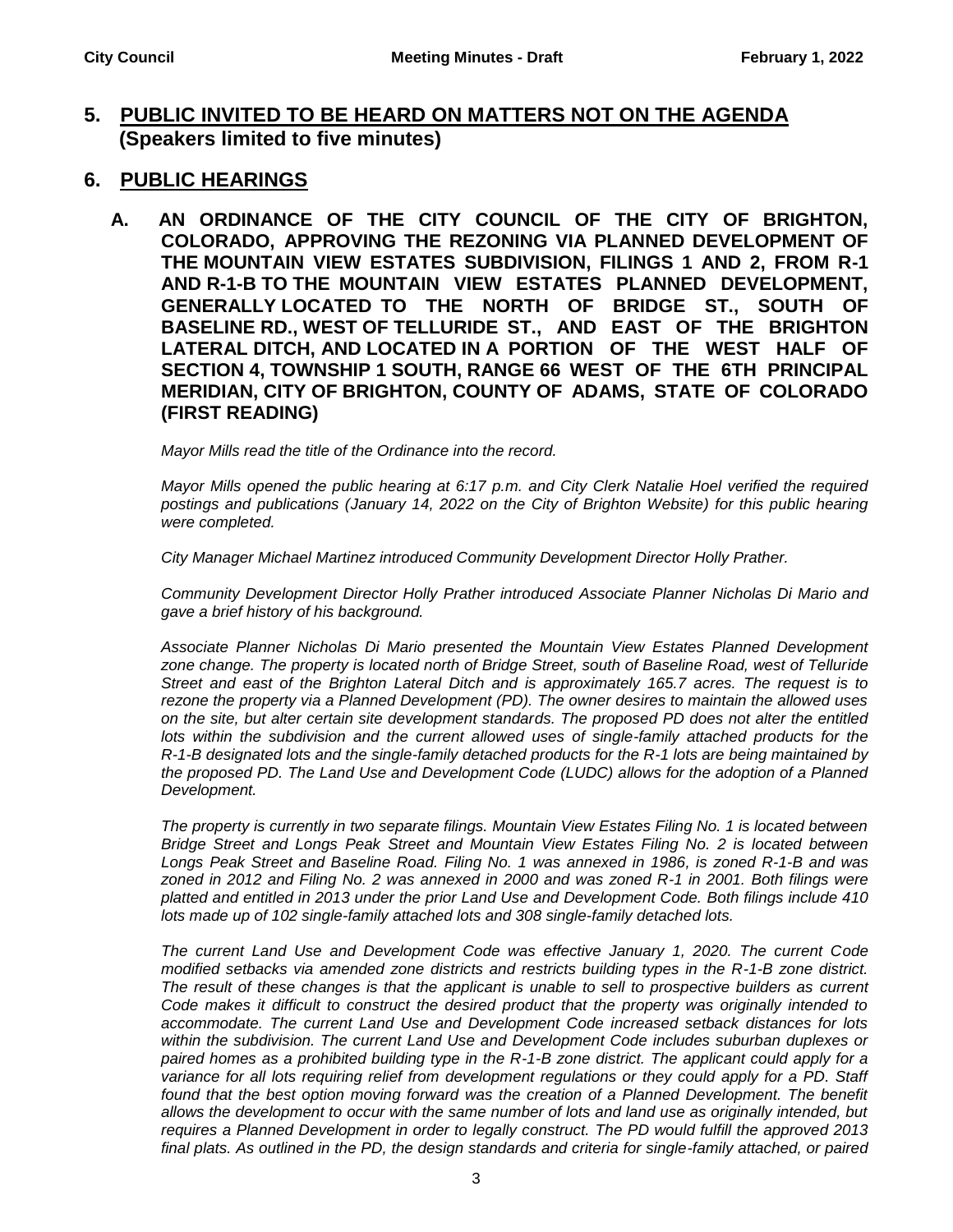*homes, and single-family detached homes would adhere to the 2013 Land Use and Development Code, the design standards that were in place when the subdivision was platted and entitled. This proposal would create a neighborhood with a variety of housing options to meet the current housing demand in the area. There is no change to use or density. The PD would update the landscape plans*  to incorporate low water/xeric plant palette to reduce overall water demand for the neighborhood. The *PD reduces the setbacks to a lower minimum to what is required by Code. This would allow for larger building footprints and reduced landscape area. The allowed uses in the PD are restricted to single-family residential attached and detached units. The platted development includes two parks, a neighborhood park of just under four acres and a community park of just under five acres and a future*  elementary school site. The platted development is made up of 410 single-family lots that are a mix of *front-loaded lots and alley-loaded lots and range from 40' to 80' wide.* 

*The subdivision has already been entitled and lots, tracts and roadway alignments already exist. As a requirement of the submitted application, the applicant submitted a traffic conformance memo. As no*  land uses or densities are changing, this conformance memo yielded that no further traffic *improvements are required beyond what was agreed upon in the existing Development Agreement. The traffic conformance memo was written in relation to the traffic impact study that was conducted during the original platting of the subject property which yielded the need for improvements to surrounding and internal roadways. With Filing No. 1, the developer will build out the western of half North 35th Avenue (Telluride Street) from Bridge Street to Longs Peak Street, the eastern half of which is already constructed. The developer will construct the full width of North 35th Avenue from Longs Peak Street to Baseline Road. Acceleration and deceleration lanes will be constructed on the south side of Baseline Road including escrow for improvements to the southernmost lane of Baseline Road to include curb, gutter, median and landscaping. An intersection will be constructed at North 35th Avenue and Baseline Road including the provision of escrow funds for a traffic signal.* 

*The Comprehensive Plan designates this property as low density residential. Surrounding designations include agriculture occupied by large rural residential lots to the north and east, parks and open space to the west, a variety of commercial designations to the south and medium density residential further south.* 

*Staff finds that this proposed PD does not conflict with the Comprehensive Plan. Review*  recommendations and decisions for newly Planned Developments shall be based on the following *criteria:*

*a. The plan better implements the Comprehensive Plan, beyond what could be accomplished under application of general zoning districts and development standards.*

*The proposed PD will encourage development at the site that meets a number of policies of the Comprehensive Plan and will allow the property some flexibility to further encourage development that a general zoning district would not.*

*b. The benefits from any flexibility in the proposed plan promote the general public health, safety and welfare of the community, and in particular, that of the areas immediately near or within the proposed project, and the proposed flexibility is not strictly to benefit the applicant or a single project.*

*The flexibility in the proposed PD will allow the property to develop under the conditions that were in place at the time of its platting while also providing benefits to the community as a whole, such as low*  water use and xeric landscaping. The surrounding areas are of similar or the same comprehensive *plan designations. The surrounding established and future uses conform to one another and promote access to public and commercial uses. Additionally the PD is seen as the next step in the development of the subdivision, and as such, addresses a general demand for housing.*

*c. The flexibility in the proposed plan allows the project to better meet or exceed the intent statements of the base zoning district(s).*

*The proposed PD will allow the project to develop as originally intended. Similar zone districts and densities can be found in close proximity to the proposed development.*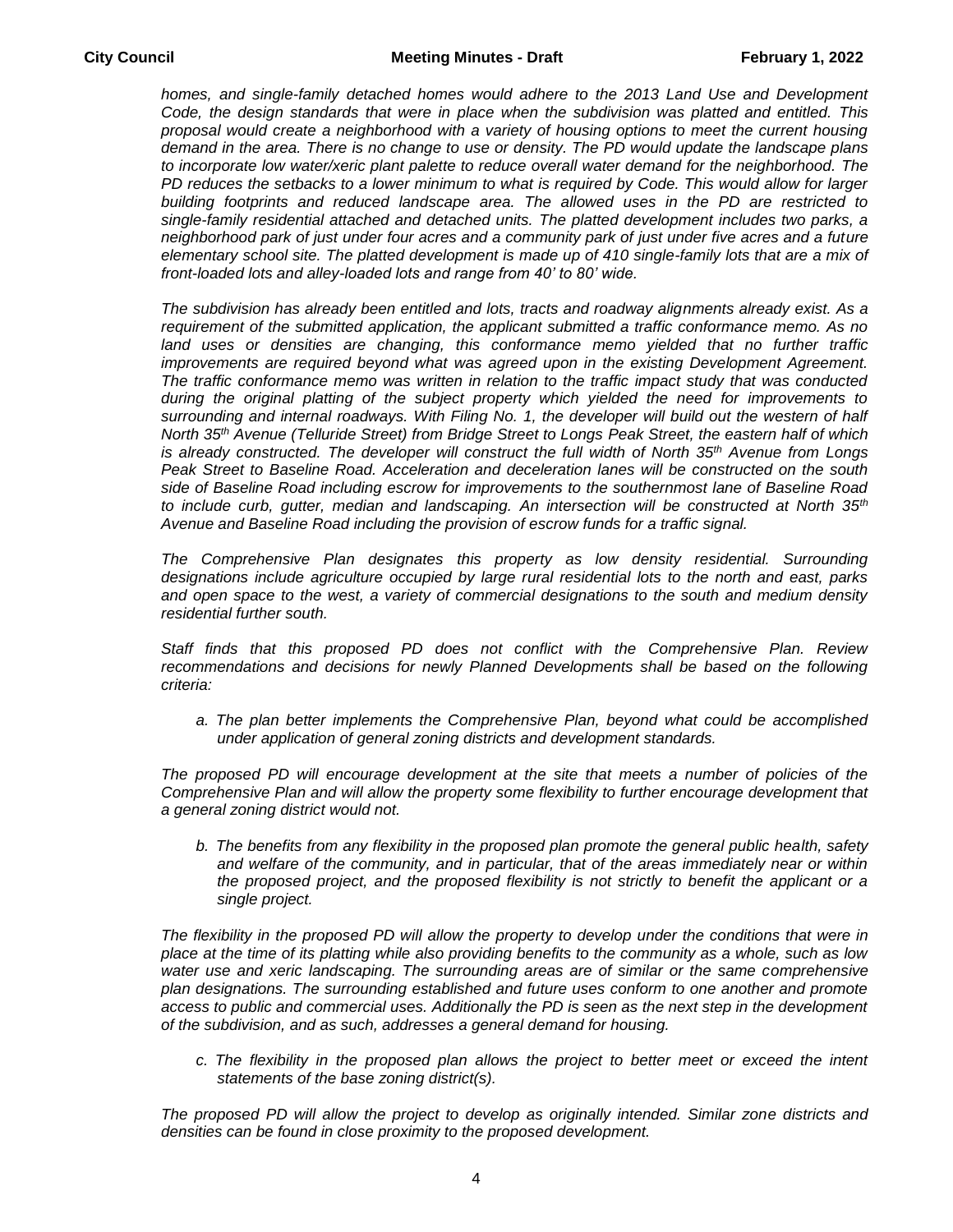*d. The proposed adjustments to the standards do not undermine the intent or design objectives of those standards when applied to the specific project or site.*

*The proposed standards do not undermine their original intent or design objectives.*

*e. The plan reflects generally accepted and sound planning and urban design principles with respect to applying the goals and objectives of the Comprehensive Plan to the area.*

*The proposed PD will allow the property to develop in a manner that will support and advance a number of policies of the Comprehensive plan and widely held sound planning and design principles.*

*f. The plan meets all of the review criteria for a zoning map amendment.*

*Section 2.03 B. outlines the below criteria to be used for such a review:*

*1.) The proposal is in accordance with the goals and objectives of the Comprehensive Plan and any other plan, policy or guidance adopted pursuant to that plan.*

*The property's rezoning will help support policies of the Comprehensive Plan.*

*2.) The proposal will support development in character with existing or anticipated development in the area, including the design of street, civic spaces and other open space; the pattern, scale and format of buildings and sites; and the integration, transitions and compatibility of other uses.*

*The development of the land as allowed under the proposed PD, will ensure that the site develops similarly to other properties in regards to use and densities. The surrounding allowed uses are compatible with the use of the Property as single and two-family residential.* 

*3.) The City or other agencies have the ability to provide services or facilities that may be necessary for anticipated uses in the proposed district.*

*As the Property is still a few years from actual vertical construction, Staff anticipates that the necessary capital projects to serve the development will be in place. Additionally, as part of the release of permits, the developer and/or builder will pay applicable development and impact fees to connect to existing infrastructure and to off-set future improvements to City infrastructure.*

*4.) The change will serve a community need, amenity or development that is not possible under the current zoning or that was not anticipated at the time of the initial zoning of the property.*

*The property is currently zoned for limited residential uses, and the proposed PD would not expand*  those uses. As the property was zoned and platted under a prior LUDC, the current standards of *today's LUDC would not allow a portion of the property to develop as it was intended.*

*5.) The recommendations of any professional staff or advisory review bodies.*

*City staff finds this site as appropriate for residential uses given its specific location, initial zoning, and based on the desires of the community as expressed in the Comprehensive Plan. Site development, including buffering and building design, will occur in accordance with the applicable standards as outlined in the PD. Any site on the property will only be permitted with a design that ensures it fits in with the context and development patterns of the area.*

In accordance with the Land Use and Development Code, four signs were posted on the property on January 13, 2022, and written notice was mailed to all property owners within 1,000 feet of the *property on January 14, 2022. Notice was published on the City of Brighton website on January 14, 2022. Planning staff has received one formal comment in advance of the hearing. A neighborhood meeting was held on April 12, 2021 prior to a formal application being submitted. Information was posted on various social media sites.* 

*The Development Review Committee reviewed this project and recommended approval. The Planning*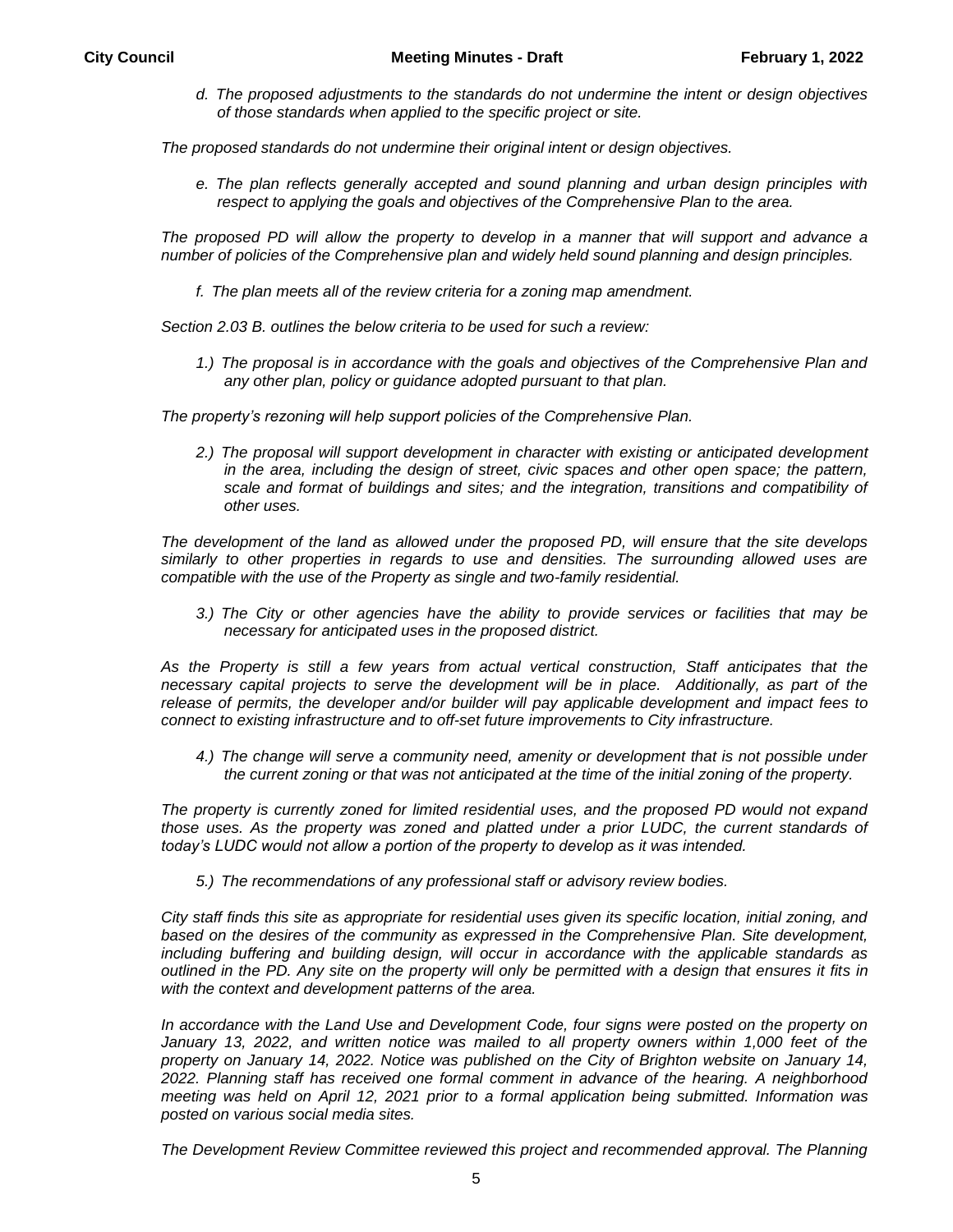*Commission heard the request on January 13, 2022 and unanimously recommended approval. Staff*  finds that the PD is in general compliance with the requirements as outlined in the Land Use and *Development Code and is in compliance with the goals and objectives as set forth by the Comprehensive Plan. Staff recommends approval of the Mountain View Estates Planned Development.* 

*Mayor Mills asked if the applicant would like to add anything to the presentation.*

*Josie Kohnert, Redland, Littleton, Colorado. Ms. Kohnert introduced the applicant Jarrod Likar with AMREPCO Southwest Inc. Ms. Kohnert presented the location of the project and the background regarding the approvals by the City. There is no change to the proposed land use or density as part of this application. The site is currently zoned as low density residential which ranges from .5 to 5 density units per acre. The current proposed density is 2.5 for the project. Ms. Kohnert presented the background of the project. The final PD submission was completed in December, 2021. It preserves the intent of the current City Code as additional commitments to xeric planting practices and enables the project to develop as platted. If the PD plan receives approval, revisions to the construction documents to align site specific features and improvements will be provided. Based on the 2013 plats, Mountain View Estates brings a wide range of benefits to Brighton and the community as a whole by supporting the Comprehensive Plan by providing a variety of housing options. The project includes a neighborhood and community park, open space with trails, which exceed the City's requirements and a ten acre school site. Infrastructure improvements will be provided for regional circulation and drainage. The PD commits to reducing water demand through the application of xeric and native plant materials throughout the site. The development provides 410 single-family lots with the option to*  explore paired homes. A mix of alley and front loaded product creates diversity in the community and *larger lots would have the option for three car garages. This project is going through the PD process to amend the current LUDC setback requirements to reflect the standards at the time of platting and allow for paired uses in the R-1-B zone district. This will allow for architecture currently in production to be built on the approved, platted lots. The architectural style will be similar to what has been built in Prairie Center or the Villages at Southgate, traditional Prairie and Craftsman products. All homes will feature a mix of materials, façade articulation and diversity that meets the current Residential Design Standards for the City. Regarding transportation, Mountain View provides two missing links for the City by developing Longs Peak Street and North 35th Avenue without removing access for the Horizon Farms residents. A new mini roundabout is proposed for the Longs Peak Street and North 35th Avenue intersection. This remains separate from the traffic on Telluride Street, which will be preserved. Residents of Horizon Farms will still be able to use Telluride Street to access Baseline Road as well as 164th Avenue to the east of the proposed roundabout. The Mountain View Estates provides a key piece of infrastructure to improve drainage in this area. There will be drainage improvements from the Preserve Pond to the regional outfall west of the site as well as the onsite encumbrances generated by this solution. The proposed neighborhood and community parks include several amenities and are a key benefit provided by the development. The commitment to xeric planting is an additional benefit not included in the previous plats. The plant list and landscape plans have been revised to utilize low to xeric water requirement plants, limit moderate water usage to high visibility, high traffic areas such as the parks and neighborhood entries and reduce overall water requirements for the development. The goal is to create an attractive, healthy landscape that requires less water and maintenance. Low water turf alternatives are preferred throughout and turf is limited to high impact, pedestrian oriented spaces. Front and side yard landscapes are now required to follow xeric landscape guidelines limiting the use of turf and implementing a low water plant list developed specifically for its suitability to Brighton. Future residents will be encouraged to apply the same principles to their rear yard landscape as well.* 

*Mayor Mills asked if anyone in the audience had questions for the applicant, there was none.*

*Mayor Mills asked if anyone in the audience wished to speak on behalf of or against the request.*

*Karen Grine, Brighton. Ms. Grine is concerned with how far the widening of the road will go because the bridge over the ditch is very narrow and there have been several accidents at that location. 168th Avenue (Baseline Road) is a very busy road and adding this many homes will add a lot more traffic to the road. Ms. Grine asked if the roadway will be a three lane with a turn lane. The speed is posted at 35 miles per hour, but the traffic is generally much faster than that. Ms. Grine asked if the widening of the road will go past the ditch to the west and asked where the prairie dogs and coyotes would go. Ms.*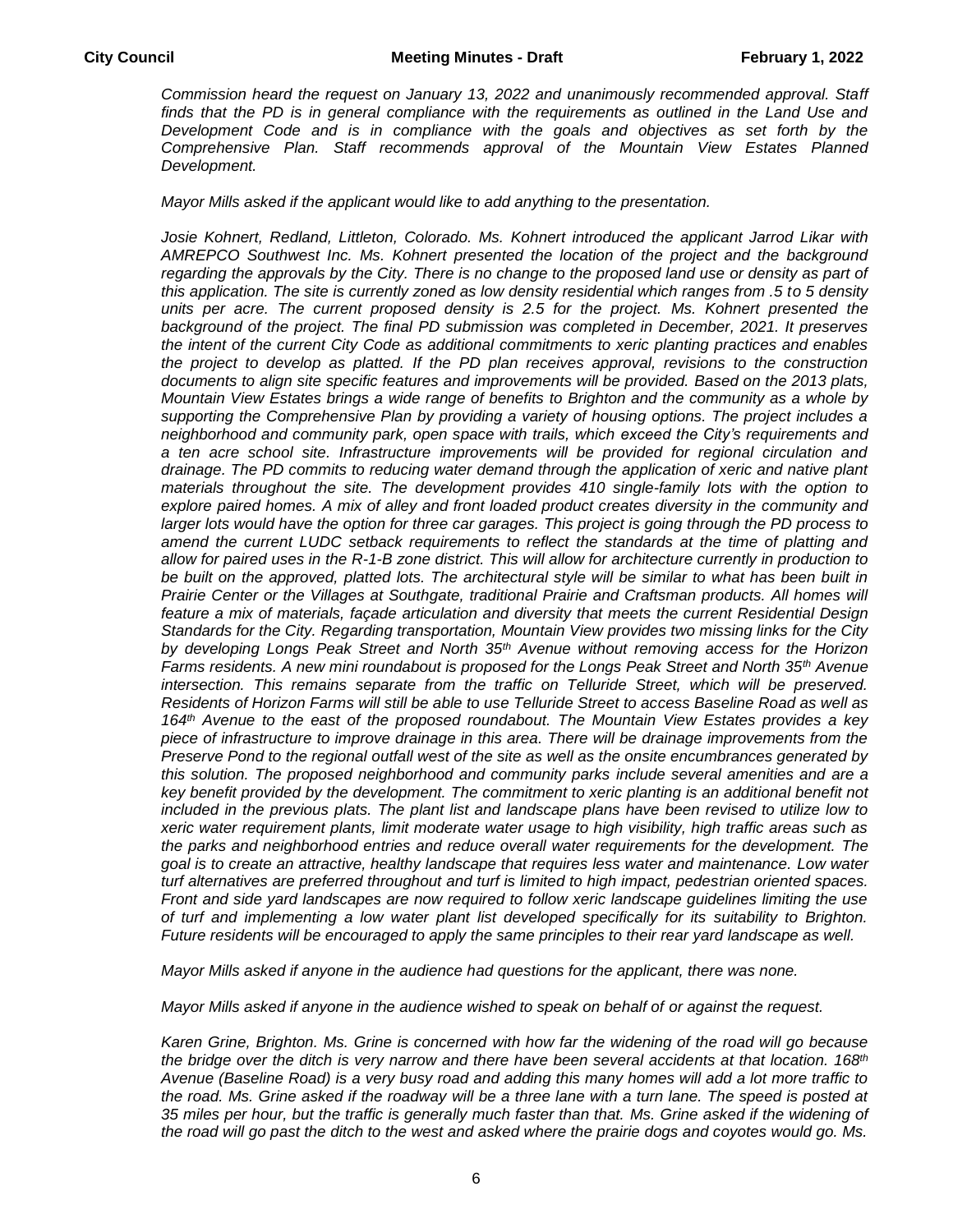*Grine is concerned that the residents in the development would complain about the farming activities across the road.* 

*Bonnie Sue Garman, Brighton. Ms. Garman asked if there is a timeline to take care of the tumbleweeds and expressed concern about the prairie dogs going to her property when construction begins and asked what the solution is for that. Since Telluride will be 35th Avenue, there is no access to Bridge Street from her property, this will add time to everyday trips. Ms. Garman asked about access for emergency vehicles and expressed concern that the traffic is bad now and the traffic survey was done in 2013.* 

*Shirley Bailey, Brighton. Ms. Bailey expressed concern regarding the trash from the parks being blown onto her property. Ms. Bailey plans on using the back half of her property for crop purposes and she does not want to deal with added stuff. Ms. Bailey asked if the City has coordinated with Adams County and Weld County regarding the widening of Baseline Road since there are a number of properties along Baseline Road that are positioned close to the roadway. Ms. Bailey asked if the neighbors will be notified about the activities surrounding the widening of the road.* 

*Engineering Manager Christopher Montoya explained that Baseline Road is intended to be a major arterial and would be a minimum of two lanes in each direction with associated turn pockets. There will be acceleration and deceleration lanes for this development. There will be no additional trips for this*  development and they maintain the configuration of the development. The improvements were *negotiated and signed for the Development Agreement in 2013 and no additional improvements were necessary. A traffic impact study is prepared to identify the impacts directly from the development, once those impacts are determined, the necessary improvements are determined such as signals and widening of roadways. It was determined that acceleration and deceleration lanes were needed for access into this development and the cost for a signal due to their access point for that signal. Any type of background traffic is typically covered by the impact fees and are paid by the impact to the transportation network. When the development to the southeast was done, Adams County desired to maintain their own land and roadway networks without having too much integration to the planned*  development to the south and they wanted to maintain separation since this was a rural area. The residents of the County at the time had stated to the County that they did not want traffic from the *subdivisions. All of the access would remain in place except for the access that was never authorized and should not have been there. Emergency vehicles should have access from Baseline Road. The Adams County parcels do have several access points. There would be an impact to access the bridge because 168th Avenue and the other roadway are in the area, but this is how it was platted through Adams County and it remained separate from the development to the south. It is not typical to have two different roadways parallel to each other, but the intent was to maintain separation between the City and County. There was probably a concern with traffic for the Adams County parcels.* 

*Planner Di Mario explained that the tumbleweed issues are being analyzed by staff and they are speaking with the owner of the property. Mr. Likar reported that they are currently under contract to have the property mowed to get into compliance with the Code violation regarding the tumbleweeds.*

*Mayor Mills asked if there were questions from City Council.*

*Councilmember Johnston asked if the last traffic impact study was from 2013, Planner Di Mario stated that is correct. Director Prather explained that a traffic impact study was not required because the land uses and density has not changed, this property is fully entitled. Staff does not legally have the ability to require a new traffic impact study since the land use densities have not changed, the property has been subdivided and there is a Development Agreement in place. Councilmember Johnston stated that the applicant is coming to Council asking them to do things, so Council has the ability to do something about these things now. A traffic impact study has to be done, Councilmember Johnston does not agree that the densities have not changed since duplexes are being added to the plan instead of single family homes. Director Prather explained that duplexes were originally contemplated in the original zoning and subdivision plat. The issue is that the LUDC has changed and they have to follow the current Code. The Code does not allow duplex units to be done as paired homes. This means that there is a home on each lot with a shared common wall. Duplexes can also be done on a common lot (one lot) with a shared wall and two units. An unforeseen consequence of the amended Code is that the developer cannot build as originally intended on the R-1-B lots. The number of units and unit type is the exact same as approved by the City Council in 2013. Councilmember Johnston*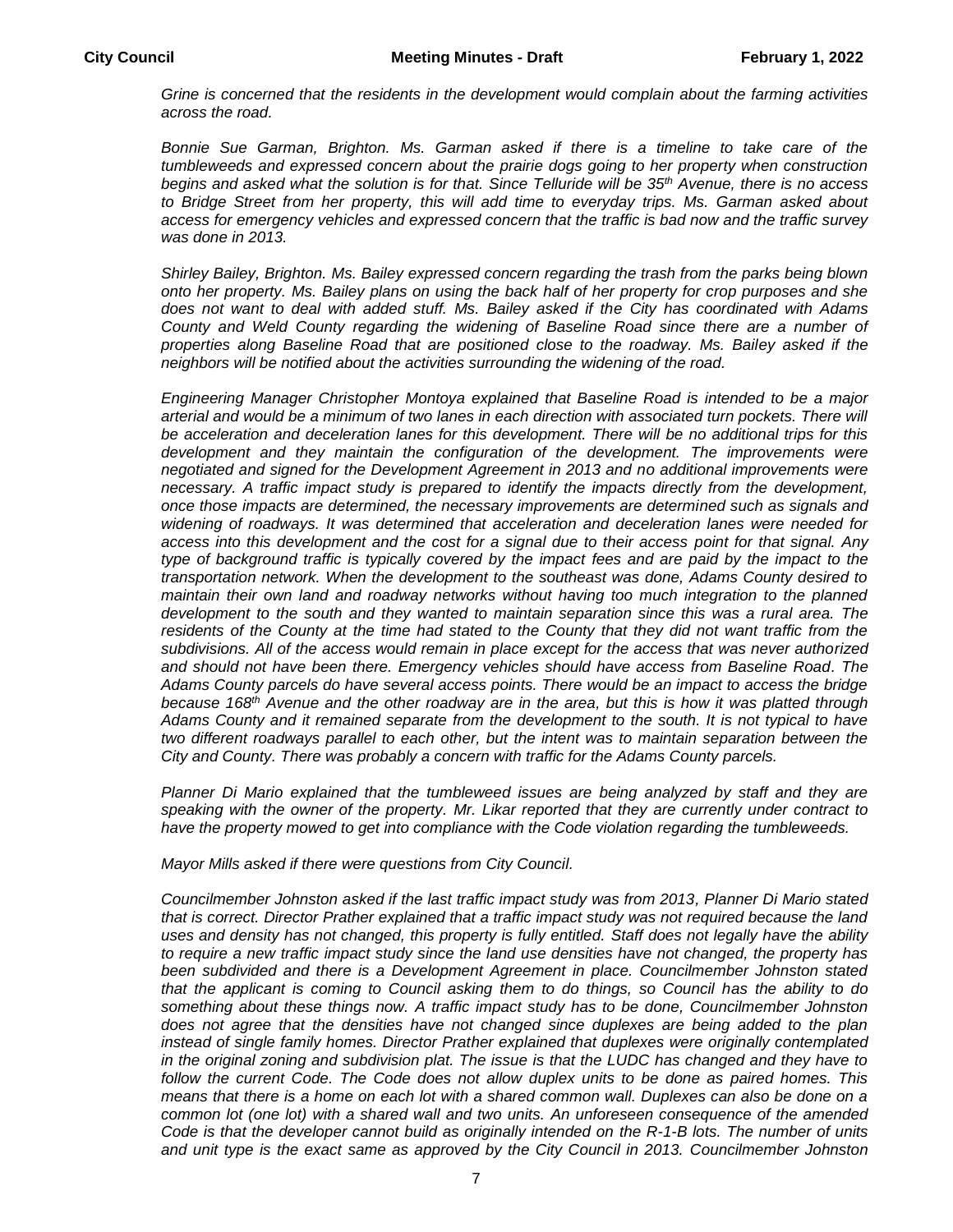*asked if the density of vehicles has changed. Director Prather explained that the impacts from this*  development have not changed. The background traffic from surrounding areas has changed, but staff *cannot legally require the developer to do a traffic impact study because the land use and density has not been revised. Councilmember Johnston asked what the purpose of zoning is if one can come back and rezone something. Director Prather explained that it is commonplace, Prairie Center and Adams Crossing have both been rezoned. Councilmember Johnston stated that there is a ton of traffic and it is completely ignorant to east Brighton to not demand that more is done with these roadways. Councilmember Johnston asked if there are any improvements on Telluride Street. Director Prather reported that there will be improvements to the western half of North 35th from Bridge Street to Longs Peak Street, and full width of North 35th Avenue from Longs Peak Street to Baseline Road. Acceleration and deceleration lanes on the south side of Baseline Road in and out of the subdivision including escrow for the southernmost lane. Construction of the intersection at North 35th Avenue and Baseline Road including escrow for the light signalization. Councilmember Johnston asked if Telluride Street would remain a two lane road and Director Prather stated that it would. Councilmember Johnston stated that Telluride Street is dangerous and it needs to be a four lane road. Although staff is unable to legally require a new traffic study, City Council can ask for these things before moving forward. Mr. Likar reported that there will be two additional lanes on Telluride Street and it will be a*  four lane roadway from Bridge Street to Baseline Road. Councilmember Johnston asked when that *roadway will be fully built. Mr. Likar reported that the west side from Bridge Street to Longs Peak*  Street would be built with Filing No. 1 and the remainder of the improvements with Filing No. 2. *Councilmember Johnston stated that there needs to be a traffic study done to see what is needed. Councilmember Johnston asked if it is true that the DRC did not even ask for the 2013 study. Planner Di Mario explained that the PD requires a traffic conformance memo, which engages the background*  traffic data from today compared to the original traffic study done during the original entitlement and *platting. This indicated that no further traffic impact study was required. This was done by a licensed engineer for the State of Colorado. Councilmember Johnston asked if the developer is bringing their own water. Planner Di Mario reported that AMREPCO has an existing water dedication agreement*  with the entitled platted subdivision. It states that the developer will pay at time of building permit the *withheld water rights fee for water taps in the amount set forth in the Annual Fee Resolution as amended. They will pay fee-in-lieu and this agreement is non-transferrable. Councilmember Johnston asked if there were water rights and Planner Di Mario stated there were not. Councilmember Johnston explained that there are people in the audience that lease farmland and have stated that they will no*  longer be able to use their land for farming and asked why the City says it cares about farming but not *actual farmers. Councilmember Johnston asked Council to demand a traffic impact study before this project moves forward and to see the overall development and density and what is changing from the original plan. It does not make sense if the duplexes were planned, why is this coming to Council at this time. Planner Di Mario explained that when the property was originally zoned R-1-B these types of*  duplexes or paired homes were an allowed use. With the adoption of the new Land Use and *Development Code, a paired home is no longer allowed in the R-1-B zone district. If the PD does not exist, the developer would not be able to build the paired homes on those lots as was intended when the property was originally platted. Councilmember Johnston asked what on the map has changed from the original map. Planner Di Mario explained that the rezoning would not be changing the intended use of the R-1-B lots or the R-1 lots. Councilmember Johnston asked why each lot cannot be reviewed individually, why does the entire plan have to change without having to go through the review process every time. This also helps the City to make sure the development in an already overly dense area of human beings that we are able to make sure we see it again, how many lots are there. Planner Di Mario reported that there are 410 lots and 102 can be made to accommodate the paired homes. The smaller lots and larger footprints are becoming a more popular product and this along with the not allowed building types presented an opportunity to increase building footprint, decrease setbacks and the remainder of the area would be used for landscape which would be xeric and low water use to address the water issues the City is having. Councilmember Johnston would like to see a new traffic impact study.* 

*Mayor Mills asked if any correspondence had been received.* 

*City Clerk Natalie Hoel provided correspondence to Mayor Mills. Mayor Mills read the correspondence into the record.*

*My name is Randy Sylvester. My wife and I reside in Brighton. We will probably be unable to attend the City Council meeting next Tues, 2-1-22. It appears that the proposed PD development represents*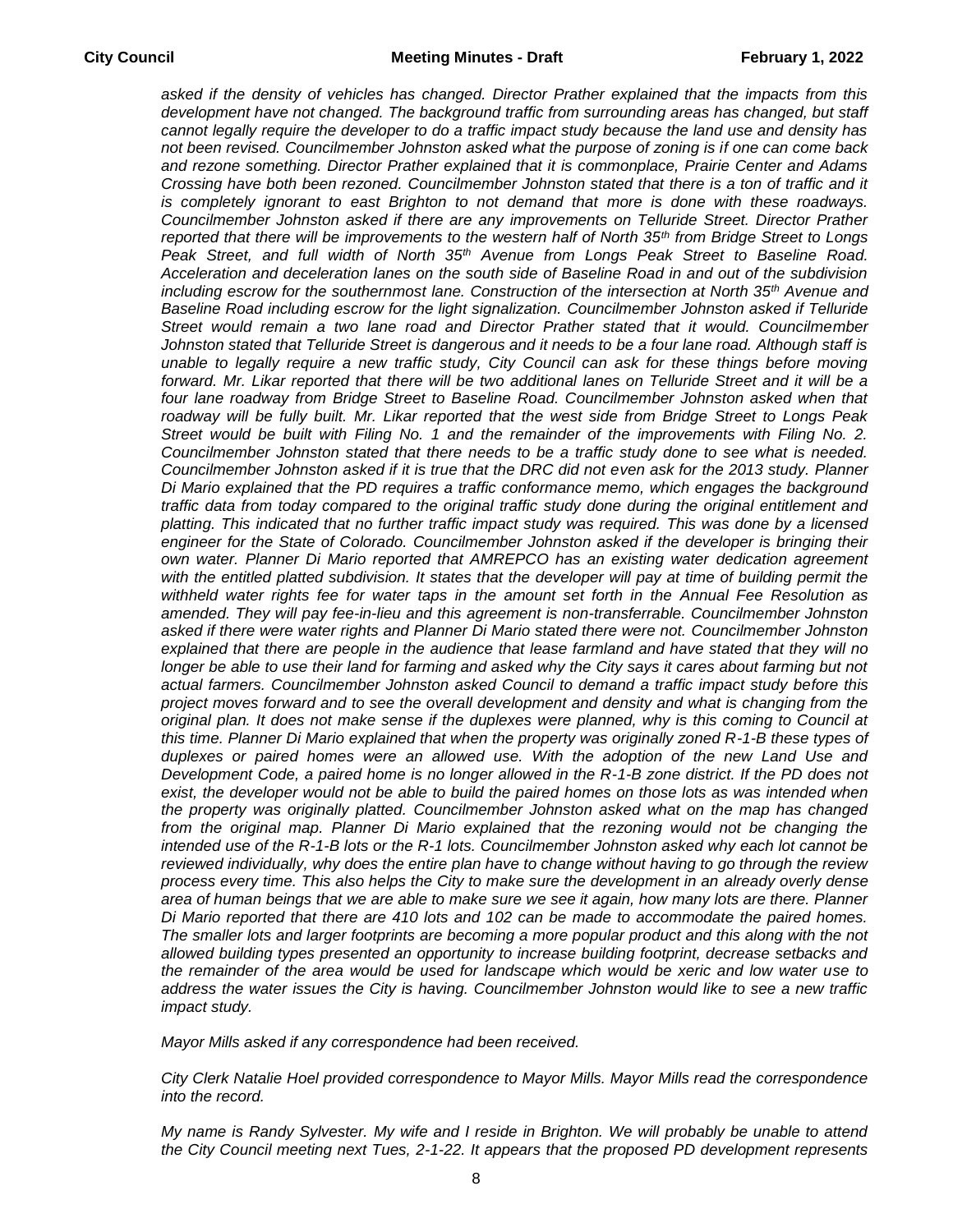*a considerable change from the 2004 approved development. We have lived here for 15 years and our*  property backs up to the southern retention pond about one block east of Telluride and South of *Chavez Street (now closed). It would be helpful if appropriate landscaping (a few of evergreen trees perhaps) could be planted just west and south of the intersection of Telluride and Chavez Streets which would help screen our view from the 20 foot or higher condos planned for this area. I would like this request to be submitted into the record. Will there be other opportunities to review and possibly comment upon the landscaping plans? Thanks for your help. I can be reached by phone or email.*

*Mayor Pro Tem Cushing asked if the developer could apply for a variance on all lots or apply for a PD. Director Prather explained that staff looked at all options and one option is that they could apply for a variance on all the lots. Staff was directed by the City Attorney's office that the variance is not the proper avenue for amending a subdivision. A variance is typically for an individual homeowner with a site specific condition that cannot be met. This is more global in nature so to give variances away from the Code indicates that either the Code needs to be amended or the other avenue is a PD. If there were any other issues, which there were, that can be corrected through the PD process. The PD process reduces the standards and setback requirements and allows the developer to build the paired homes. The City has asked for things that benefit the City as a whole. Staff feels that the benefit to the City is the use of xeric and a special planting palette to reduce the water consumption for the*  development. Mayor Pro Tem Cushing asked if this is not approved, can the developer be given a *variance and does that require Council approval. Director Prather reported that the Planning Commission approves variances. City Attorney Alicia Calderón explained that a variance would have to be approved for each house as it was built and this would be difficult for a developer to go through this process for each house that is built. A developer could request a variance for each home, but that is not the way it should be done. The developer already has a PUD that was approved and they chose*  to participate with City staff to update it to a PD, but they did not have to. It can revert to the *subdivision plan that they have and it could move forward that way. Mayor Pro Tem Cushing asked if this is not approved, would it revert back to the old Code and they would be grandfathered in. City Attorney Calderón stated that it would. Mayor Pro Tem Cushing stated that the development will get built no matter what the action of Council is and this action would streamline the process and make*  sure it is done correctly. Planner Di Mario stated that is correct, this is a platted and fully entitled *subdivision and could develop as currently zoned and platted. Mayor Pro Tem Cushing asked if there would be sidewalks on Telluride Street, Bridge Street and Baseline Road. Planner Di Mario explained that if the PD moves forward, the developer would need to submit civil construction documents and during that administrative process the DRC team would review to make sure all engineering standards are up to Code, this includes sidewalks, trails, ADA compliance and landscaping. Mayor Pro Tem Cushing asked if the developer would be putting in infrastructure for non-potable water for the parks. Utilities Director Brett Sherman stated he does not know, but it is not required at this time. Mayor Pro Tem Cushing feels it would be a lot harder to add this after the development is completed.* 

*Councilmember Padilla asked if it is a good strategy to have a mix of water rights and fee-in-lieu for projects in the City. Director Sherman stated that they would prefer water dedication as a long-term solution, but this was authorized some time ago with the fee-in-lieu. Councilmember Padilla appreciates the alley load building type and feels that the paired homes are an essential part of the structure that we are trying to build in the City and the affordable housing goals. Councilmember Padilla asked if the setback from the street is more restrictive in the current Code that what was originally planned and the concession is allowing the paired homes to be closer to the street. Planner Di Mario explained that the setbacks for the paired homes and single-family detached are being reduced. Councilmember Padilla asked if the previous duplex plan allowed for two homes on two lots*  with a common wall, but the current one requires two homes with a shared wall to be on a single lot. *Planner Di Mario explained that the current Code provides a description of allowed building types in a zone district. There are two types of duplexes in the current Code, a duplex multi-unit house, these are described as a house that looks like a house but you cannot tell what is happening on the inside. A suburban duplex or paired home is a structure that you can see is two separate units. That is the intent of these current lots. The suburban duplex is not an allowed building type in the current R-1-B zone district. Councilmember Padilla asked if the intent is to create the PD to allow the original intent of the*  development to take place with the same number of single-family homes and paired homes from the *original plan. The rules have just changed since then, this would retain the original design. Planner Di Mario stated that is correct and noted that the R-1-B lots that can accommodate the paired homes can also accommodate the single-family detached homes. Councilmember Padilla asked for clarification on what is being studied in the traffic impact study, what is the volume of traffic generated by the*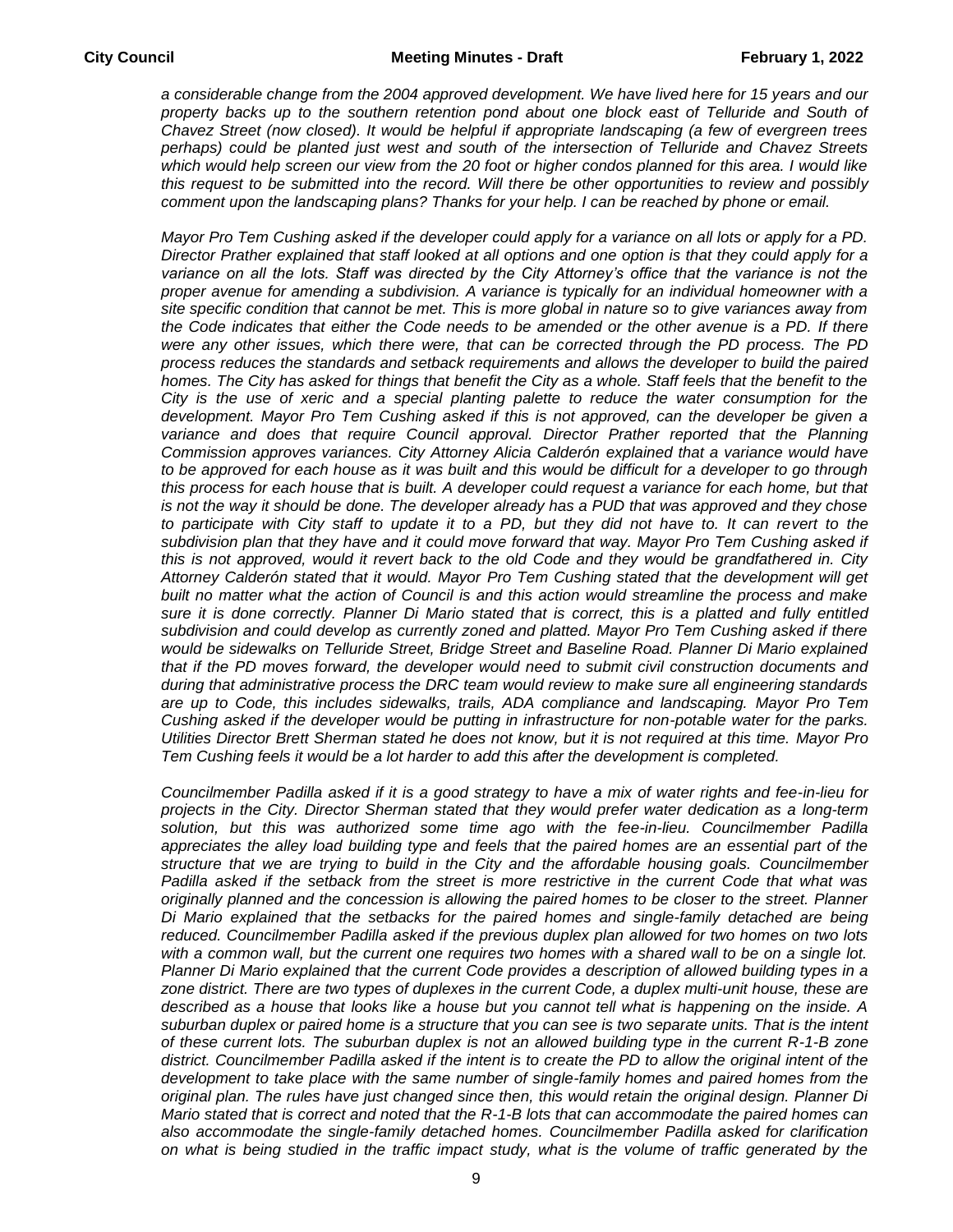*neighborhood and if the number of houses has not changed, that is why a new traffic study would not be applicable. Engineering Manager Montoya explained that when a development is planned it is*  determined how many trips would come from the development. This determines what impact the *development would have on intersections, turn lanes, the length of turn lanes, and it analyzes all of those components. The study is then reviewed to determine if improvements are needed like the addition of traffic signals and improvements to roadways. This development requires access to the subdivision on Baseline Road and a traffic signal. Any background traffic does not apply and is not the*  responsibility of the developer because it is not their traffic. If the proposed development does not *change, their obligation does not change. The background traffic becomes the responsibility of the jurisdiction or other entity. Councilmember Padilla stated that the volume of traffic has changed since 2013, but the contribution of this development to the traffic in the area remains the same. The obligation of the developer is not to keep up with the volume of Brighton traffic surrounding the development, but to track the contribution to the total amount of traffic from the development. Engineering Manager Montoya stated that is correct. If the developer were asked to contribute 10% of the traffic signal originally and the background traffic has increased, the developer would now be asked to contribute 2% of the signal since their impact has been reduced. Councilmember Padilla*  heard comments that if the PD were to be approved it would prohibit the use of the A-1 farm zone. *People indicated that there was a concern for weed abatement and treatment of the farmland and concern for trash in the area, Councilmember Padilla did not hear anyone say that they could not use their land as farmland. Planner Di Mario stated that the area surrounding the property to the east, west and south is Adams County property A-1 zoning agriculture and is or could be used as some form of agriculture. This is a fully entitled subdivision and its development would not prevent the surrounding property from utilizing agriculture.* 

*Councilmember Blackhurst appreciates the detailed and informative presentation by staff. When this property was being considered for annexation there was an issue with drainage and those issues have been resolved. Councilmember Blackhurst appreciates the roadways that are being completed to four lane roads from Bridge Street to WCR 2 but would like to see a diagram of the proposed improvements to the roadway. Councilmember Blackhurst recommends that the City complete its own car count on WCR 2 and feels that the traffic light needs to be installed at the same time as the development, not after the subdivision is finished. This will help to slow traffic in the area. Staff needs to complete some roadways, this gives the City the opportunity to complete Longs Peak Street behind the Sheriff's Office. The City needs more east/west access and Councilmember Blackhurst would like funds dedicated to connecting Longs Peak Street. Councilmember Blackhurst asked that staff discuss with the developer to place non-potable lines into the park for future use.* 

*Councilmember Watts expressed concern for the traffic in the area from all of the developments, not just this development and asked what Council can do to mitigate some of this by requiring studies that are more recent. Traffic has changed a lot in the past eight years and it is imperative to see more of what is taking place. This item should be continued to a later date and Council should not make any decision tonight.* 

*Councilmember Pawlowski stated that Brighton is growing and we have to do it in the best way possible. Councilmember Pawlowski asked staff to provide Council with a housing inventory in Brighton. There is a concern about huge apartment buildings and the lack of water in the City.* 

*Councilmember Johnston asked if it is worse to have a fee-in-lieu than to have the developer bring their own water. Director Sherman said at this time, it is best to have water. Councilmember Johnston stated that Council must demand that the fee-in-lieu does not exist as often as possible. Councilmember Johnston asked if Telluride Street will be a four lane road. Councilmember Johnston*  expressed concern about comments made earlier regarding background roads and the traffic in the *area. Telluride Street has not had a traffic study since 2013 and this item should be continued until a traffic study is done on Telluride Street. Engineering Manager Montoya explained that the traffic impact study determines the impact to traffic that the development is responsible for. Background traffic has*  increased from 2013 to 2022. It has increased substantially because of the growth in the area. The *Master Transportation Plan was developed to identify the network of roadways in the City. There is a*  lag in improvements and there will be growing pains, but staff feels the network is adequate. There will be an increase in background traffic for a development like this, but that does not change the *obligation of the developer for their development. The City has new radar counters and is collecting data regarding numbers and speed of traffic. This information is shared with DRCOG. Installing a*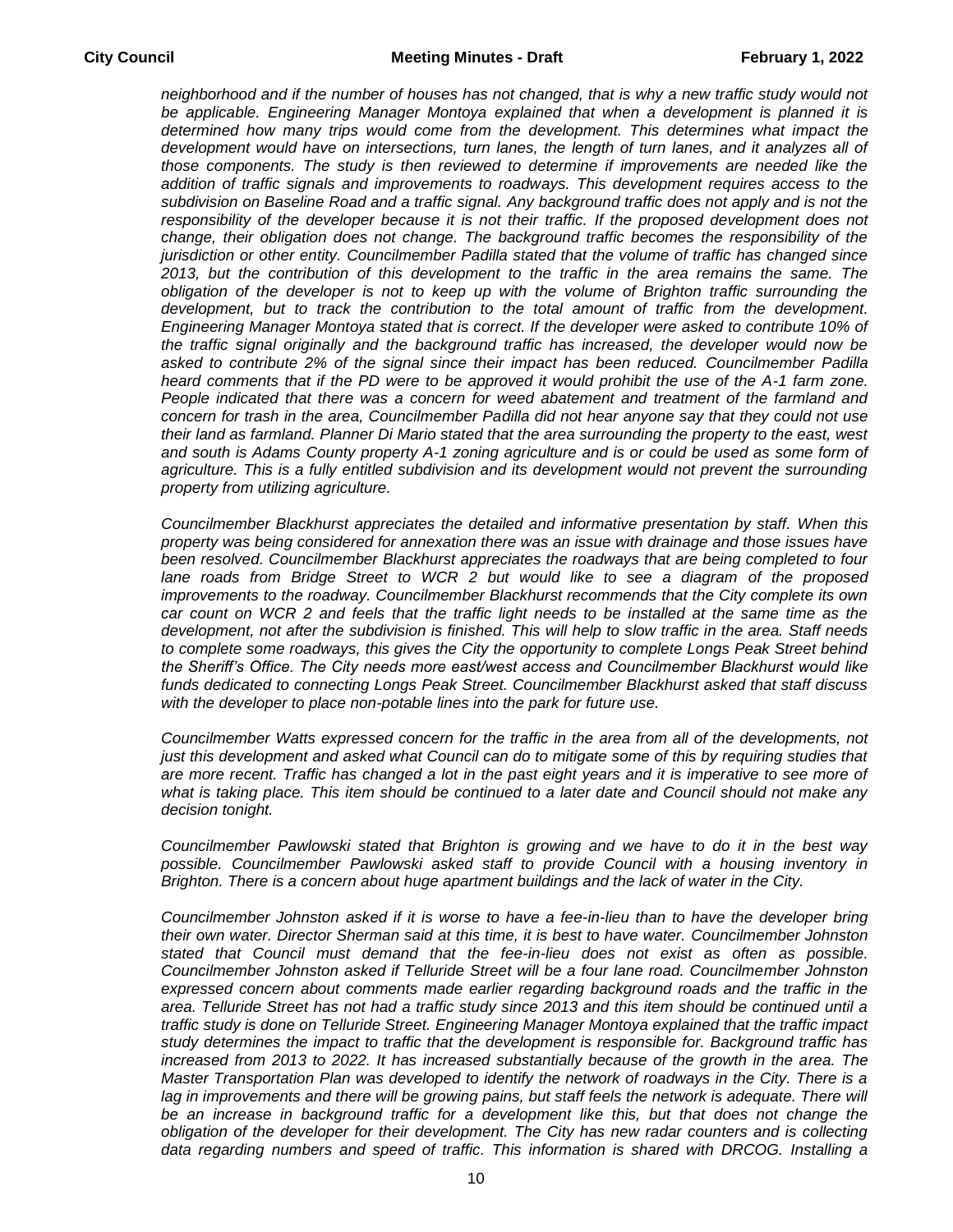*signal does have to be warranted and staff is continually monitoring the counts at the intersection. Councilmember Johnston stated that the citizens do not care if the improvements are done by the developer or the City and asked if Telluride Street needs to be four lanes. Councilmember Johnston*  feels the underestimation of the traffic on Telluride Street is appalling and a development cannot come *in if the road cannot be made safe.* 

*Councilmember Taddeo is clearer on the traffic study discussion and is happy that the counters are being utilized to watch the traffic and plan for the future. Councilmember Taddeo asked that if this is approved, can the request for non-potable lines still be asked. Planner Di Mario explained that the civil construction documents would need to be refreshed and the total layout of sewer lines, water lines,*  roads, and infrastructure would all be addressed in those documents. Director Sherman explained that *adding the non-potable lines would add to the cost of the project and the City could ask for consideration of this. The City cannot require it. Councilmember Taddeo asked if this will be a requirement for developments in the future. Director Sherman explained that staff is looking to add those provisions. Director Prather explained that the Development Agreement section regarding the parks states "the developer shall construct all improvements for the community park consistent with the approved Final Plats, Construction Plans, Community Park Plans and the Community Park Standards and Specifications in the City's Parks Master Plan in effect at the time of construction". The Construction Plans, also known as civil documents do have to be updated as civil drawings are only good for one year in Brighton. Those need to be updated on a regular basis because the standards change. If the City were to adopt a requirement that a developer has to put in non-potable lines to any community or neighborhood parks and they submitted after that time, the developer would have to comply with that. These discussions are taking place now to update the Public Works Specifications.* 

*Engineering Manager Montoya explained that the Master Transportation Plan shows Telluride Street as a one lane in each direction with adequate room for bike lanes. It is designed to be a collector*  roadway. Councilmember Johnston is concerned that the developer said this would be a four lane road. Councilmember Johnston stated that staff cannot ask for certain things, but Council can ask for a *four lane road and non-potable lines. Councilmember Johnston asked the City Attorney if Council can*  ask for those things. City Attorney Calderón explained that Council can ask for anything, but it is not *part of this process or part of the review criteria. Council can make their decision tonight based on the criteria. Councilmember Johnston asked if this is rezoning and City Attorney Calderón stated it is*  rezoning and it is up to the applicant to agree to these requests. Councilmember Blackhurst stated that *Council was told by the applicant that this is a four lane road. Councilmember Johnston would like to come back to this at a future meeting and request answers for these questions and responses from the developers for the requests that have been made.* 

*Councilmember Padilla thanked Engineering Manager Montoya for answering his questions about background traffic and not background roads. There is a determination of when lights, four way stops and extra lanes are justified and that is critical and needs to be understood about the development of Baseline Road, Telluride Street and continued development of Bridge Street. A traffic study regarding this development will only state what the developments contribution to the overall traffic would be. That*  is not the proper justification for a delay of action on this item. It is a good question for staff to look at what the City can do overall in managing this traffic. Councilmember Padilla asked for clarification if *this is an Ordinance to approve the development at first reading and asked if this would come back to Council and what would be the difference from first reading to second reading. City Attorney Calderón*  explained that if there are questions that Council would like answered at the second reading, Council *could refer and request that the information be brought back before a decision is made at second reading. If the information is not sufficient at that time, a request could be made to continue the item then. Councilmember Padilla feels that would be a more appropriate action because there are some things in the hands of the developer that need to have decisions made. Councilmember Padilla does not want to discourage the developer from approaching the things that would allow for paired homes*  and instead submit for single homes. Councilmember Padilla would like answers regarding the overall *traffic in the surrounding area, how to approach the expectation on water and clarification regarding the confusion about Telluride Street.* 

*Councilmember Blackhurst stated that because of the confusion between the developer and staff regarding Telluride Street he does not know what to do about this and is not willing to pass this onto second reading. Councilmember Blackhurst would like an answer to this question. Planner Di Mario explained that Telluride Street, when fully constructed will be one lane in each direction with center*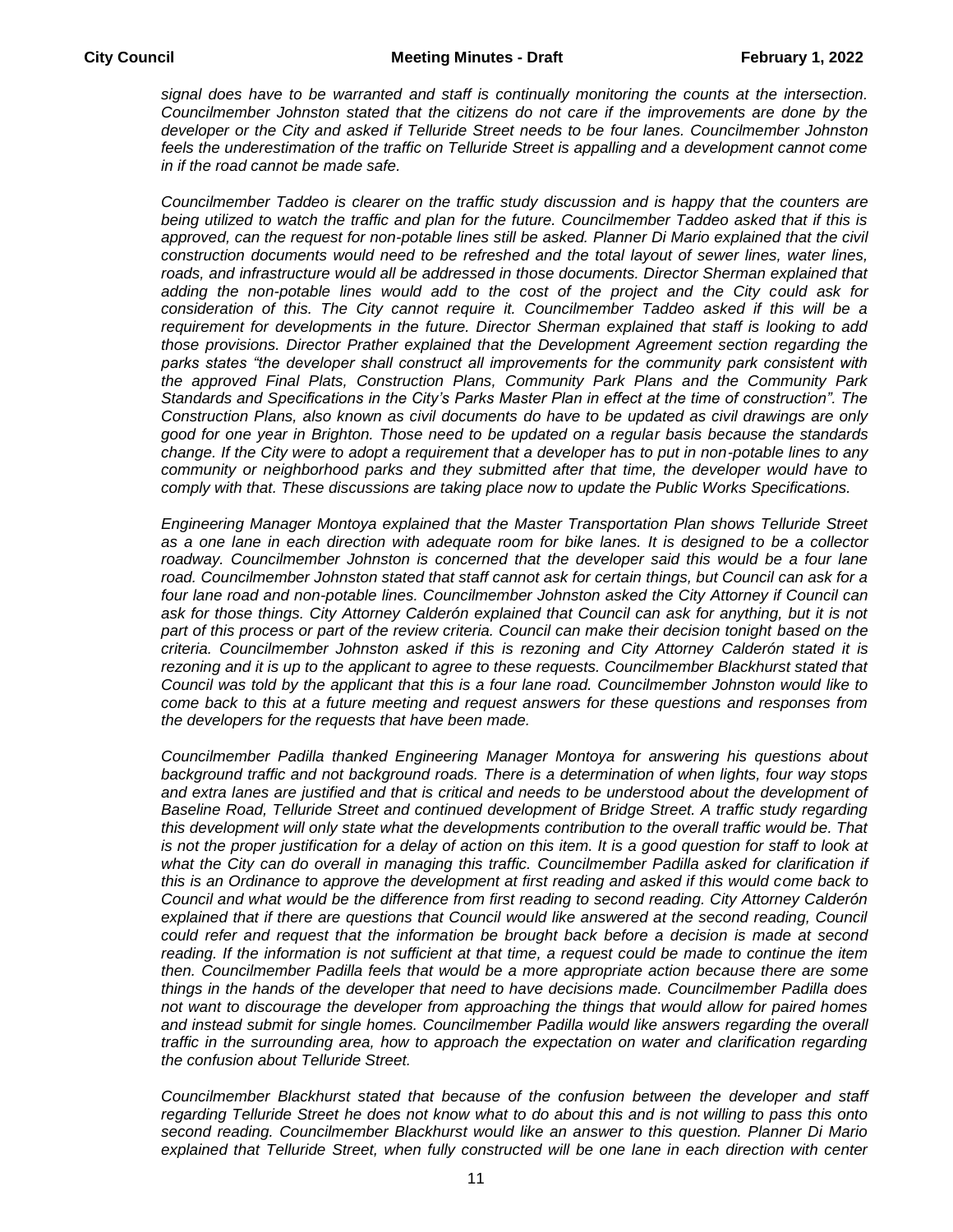*turn pockets and room for bike lanes. In the presentation it was stated that the Development Agreement requires the developer to construct the western half of Telluride Street from Bridge Street to Longs Peak Street and the remainder and full width, one lane in each direction, from Longs Peak Street to Baseline Road. Councilmember Blackhurst asked the developer to clarify his statement that Telluride Street would be a four lane road. Mr. Likar apologized and stated that when he looked at the PD collector road it has 26' on each side and he assumed it was two lanes, but the construction plans show that it is one lane with turn pockets.* 

*Mayor Mills closed the public hearing at 8:14 p.m.*

**Motion by Councilmember Johnston, seconded by Councilmember Watts, to continue the Ordinance to Tuesday, February 15, 2022 and at that time judge whether or not Council is able to have the traffic study and an included idea about non-potable water being included. Motion passed by the following vote:**

- **Aye:** 6 Mayor Mills, Mayor Pro Tem Cushing, Councilmember Blackhurst, Councilmember Johnston, Councilmember Pollack and Councilmember Watts
	- **No:** 3 Councilmember Padilla, Councilmember Pawlowski, and Councilmember Taddeo

#### **B. First Amendment to the 2022 Budget**

*City Manager Martinez explained that due to some budget savings in the Utilities Fund, this action no longer needs to be taken. The request is to withdraw this item.* 

**Motion by Councilmember Blackhurst, seconded by Councilmember Watts, to withdraw the Resolution. Motion passed by the following vote:**

**Aye:** 9 - Mayor Mills, Mayor Pro Tem Cushing, Councilmember Blackhurst, Councilmember Johnston, Councilmember Padilla, Councilmember Pawlowski, Councilmember Pollack, Councilmember Taddeo, and Councilmember Watts

## **7. ORDINANCES FOR INITIAL CONSIDERATION**

## **8. ORDINANCES FOR FINAL CONSIDERATION**

#### **9. RESOLUTIONS**

**A. A RESOLUTION OF THE CITY COUNCIL OF THE CITY OF BRIGHTON, COLORADO, ACCEPTING THE PROPOSAL OF FCI CONSTRUCTORS, INC. AND APPROVING THE PROCUREMENT OF MUNICIPAL SERVICE CENTER CMAR, PROJECT #21-007046, TO FCI CONSTRUCTORS, INC FOR THE CONTRACT AMOUNT OF THIRTY-FOUR THOUSAND FIVE HUNDRED DOLLARS (\$34,500), AND AUTHORIZING THE CITY MANAGER, OR DESIGNEE, TO EXECUTE AND SIGN THE CONTRACT ON BEHALF OF THE CITY AND THE CITY CLERK TO ATTEST THERETO**

*Mayor Mills read the title of the Resolution into the record.*

*City Manager Martinez introduced Public Works Director Michael Woodruff.* 

*Public Works Director Michael Woodruff presented the CMAR contract for the Municipal Service Center. Staff will look to move the project forward sooner than anticipated. Staff recommends awarding the contract to FCI Constructors, Inc. for \$34,500 for Phase I of the CMAR.*

**Motion by Councilmember Watts, seconded by Councilmember Padilla, to approve Resolution 2022-09. Motion passed by the following vote:**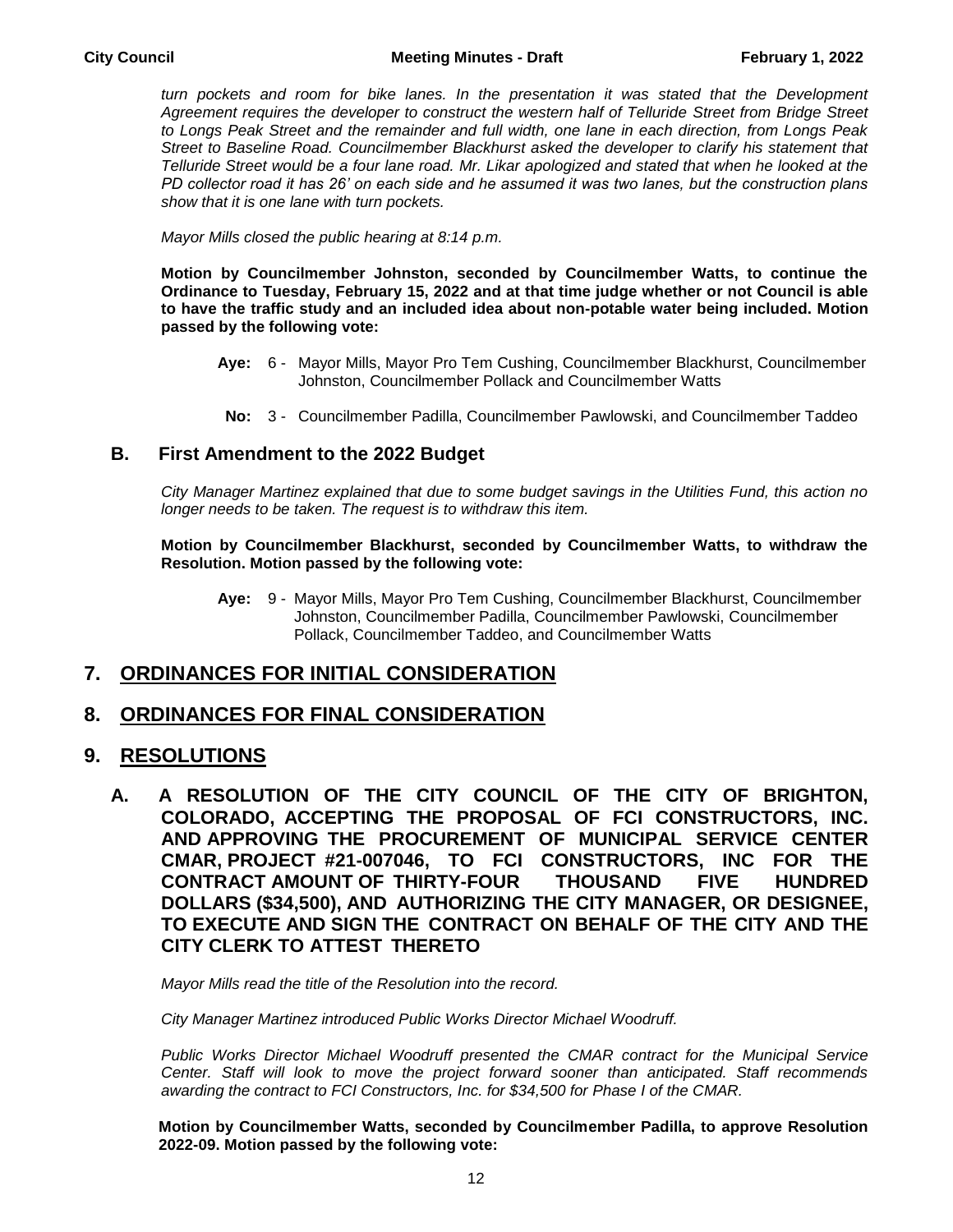**Aye:** 9 - Mayor Mills, Mayor Pro Tem Cushing, Councilmember Blackhurst, Councilmember Johnston, Councilmember Padilla, Councilmember Pawlowski, Councilmember Pollack, Councilmember Taddeo, and Councilmember Watts

## **10. UTILITIES BUSINESS ITEMS**

## **11. GENERAL BUSINESS**

#### **A. Consider Appointment of Board and Commission Applicants**

### **12. REPORTS**

#### **A. By the Mayor**

*Mayor Mills attended the NATA meeting.*

- **B. By Department Heads**
- **C. By the City Attorney**
- **D. By the City Manager**

*City Manager Michael Martinez reported that the Tri-County mask mandate will be rescinded as of Friday so there will not be a mask mandate at City Hall. There are still CDC regulations in place regarding masks for illness. City facilities will be closed tomorrow due to bad weather. The Brighton Housing Authority was recognized by the Adams County Commissioners for their Emergency Rental Assistance Program during the pandemic.* 

## **13. REPORTS BY COUNCIL ON BOARDS & COMMISSIONS**

*Councilmember Padilla spent time with the Brighton Housing Authority and attended a Tri-County Health Department event.* 

*Councilmember Pawlowski attended the E-470 meeting.*

*Councilmember Taddeo attended the Downtown Partnership meeting and Harry Potter Day will take place Downtown in March.*

## **14. EXECUTIVE SESSION**

- **A. Motion by Councilmember Cushing, seconded by Councilmember Watts, to go into Executive Session at 8:45 p.m. for the purpose of determining positions relative to matters that may be subject to negotiations, developing strategy for negotiations, and/or instructing negotiators, under C.R.S. Section 24-6-402(4)(e) regarding Ward Redistricting Consultant. Motion passed by the following vote:**
	- **Aye:** 9 Mayor Mills, Mayor Pro Tem Cushing, Councilmember Blackhurst, Councilmember Johnston, Councilmember Padilla, Councilmember Pawlowski, Councilmember Pollack, Councilmember Taddeo, and Councilmember Watts

*Mayor Mills reconvened the meeting at 9:35 p.m.*

**B. Motion by Councilmember Cushing, seconded by Councilmember Watts, to go into Executive Session at 9:36 p.m. for a conference with the City Attorney for the purpose of receiving legal advice and respond to legal questions regarding police internal investigations pursuant to C.R.S. Section 24-6-402(4)(b) and Litigation. Motion passed by the following vote:**